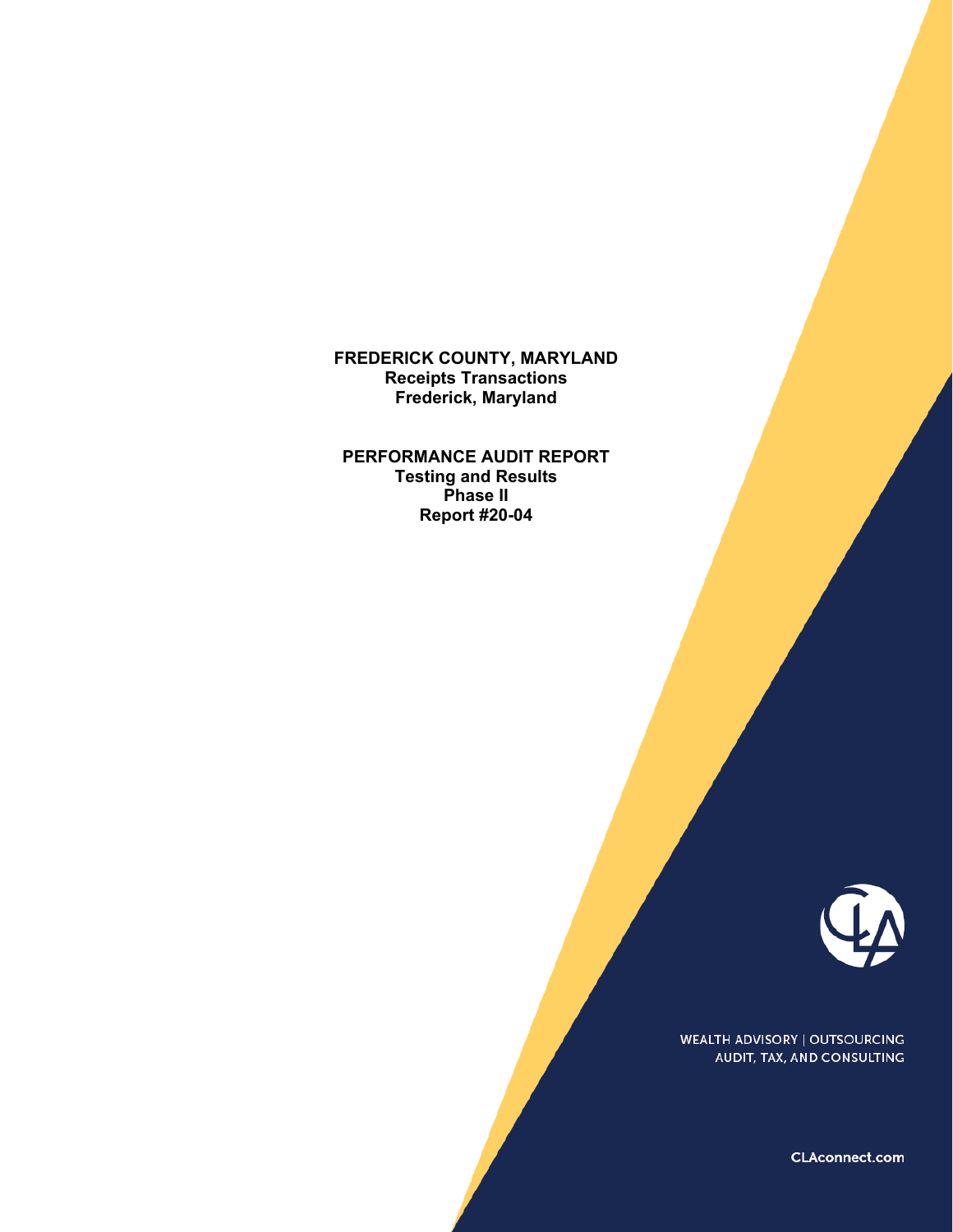#### **FREDERICK COUNTY, MARYLAND RECEIPTS TRANSACTIONS TABLE OF CONTENTS**

| INDEPENDENT AUDITOR'S REPORT AND EXECUTIVE SUMMARY               |   |
|------------------------------------------------------------------|---|
| <b>BACKGROUND</b>                                                | 3 |
| <b>OBJECTIVES, SCOPE, AND METHODOLOGY</b>                        | 5 |
| <b>OBSERVATIONS, RECOMMENDATIONS, AND MANAGEMENT'S RESPONSES</b> | 6 |
| <b>APPENDIX A - RISK ASSESSMENT</b>                              | 8 |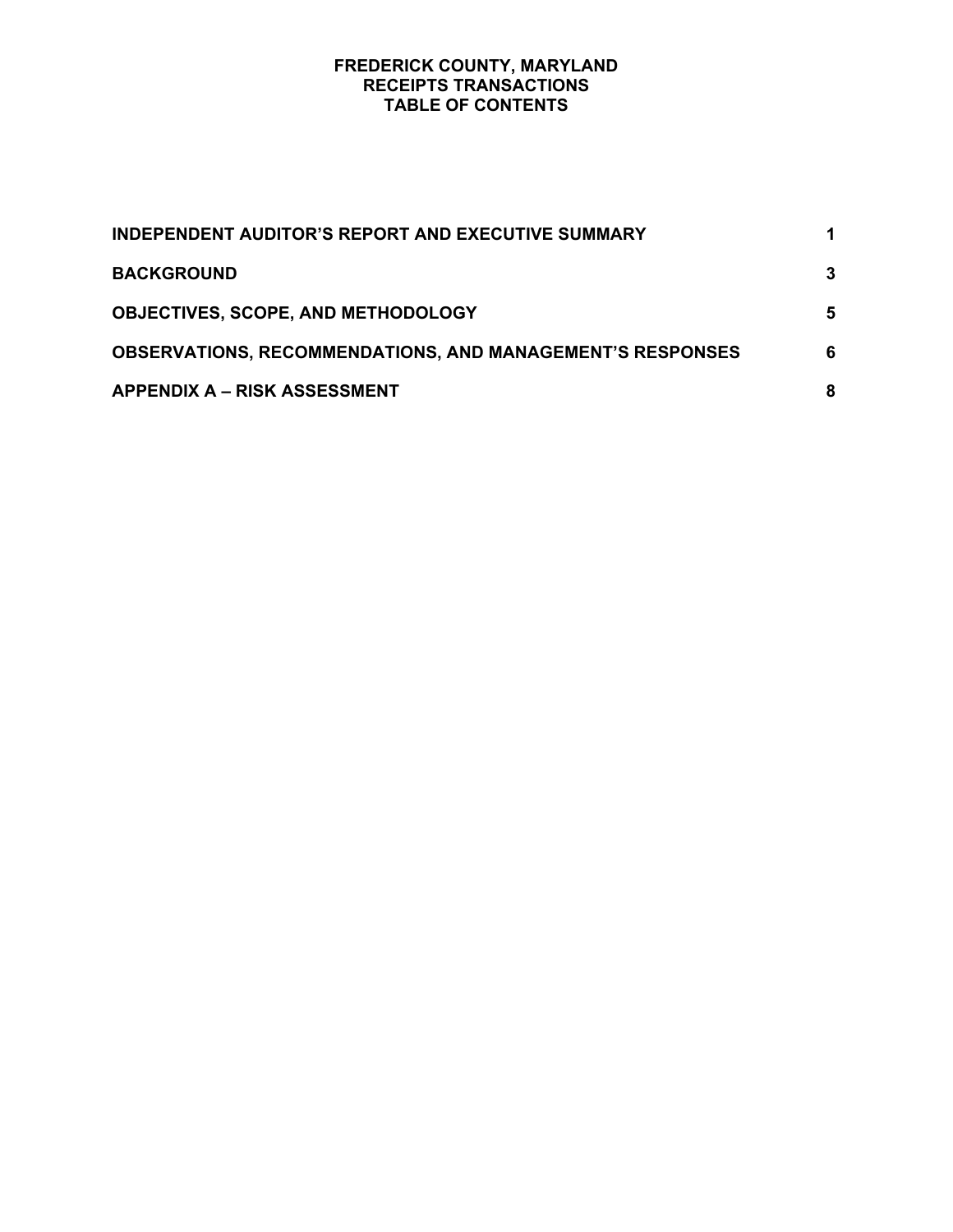

# **INDEPENDENT AUDITORS' REPORT AND EXECUTIVE SUMMARY**

Interagency Internal Audit Authority Frederick County, Maryland

CliftonLarsonAllen LLP (CLA) was engaged by Frederick County, Maryland (the County) to conduct a performance audit of the County's cash receipts. The purpose of this report is to provide observations and recommendations, if any, identified during this audit. Our audit scope covered the period of July 1, 2019 through June 30, 2020. Our audit was conducted in accordance with *Governmental Auditing Standards* issued by the Comptroller General of the United States.

The performance audit was executed in two phases. In phase I of the audit, CLA conducted a risk assessment of the cash receipts and collection points of the County in 2020 which included gaining an understanding of the policies and procedures related to County cash receipts and collection points, evaluating the risk and internal controls related to cash receipts and collection points and identifying a specific testing plan to address high risk areas. CLA's report, dated August 26, 2020, on phase I describes the risk assessment analysis and summary recommended audit plan. Refer to Appendix A for this risk assessment.

Phase II of the audit is covered by this report. In phase II, CLA performed detailed testing of cash receipts, using a sample of 40 for four high risk departments, which included, Parks and Recreation, Frederick County Public Library, Division of Solid Waste and Recycling, and Treasury. In addition, CLA performed detailed testing of cash receipts, using a sample of 10 for six moderate risk departments, which included Senior Services, Animal Control, Transit, Division of Water and Sewer Utilities, Sheriff's Office and Office of Economic Development.

During our review the transactions selected for testing, we verified controls were in place to ensure cash was safeguarded, receipts were properly posted to the general ledger, Infor and duties were properly segregated within each department and within Treasury. In addition, we also noted that proper supporting documentation was maintained to ensure transactions were correctly recorded to the general ledger. Lastly, cash and checks were timely deposited at the bank throughout the audit period.

We did not identify any exceptions in our testing or deficiencies in internal controls. However, we did identify matters that are opportunities to strengthen internal control and improve operations.



CLA is an independent member of Nexia International, a leading, global network of independent accounting and consulting firms. See nexia.com/member-firm-disclaimer for details.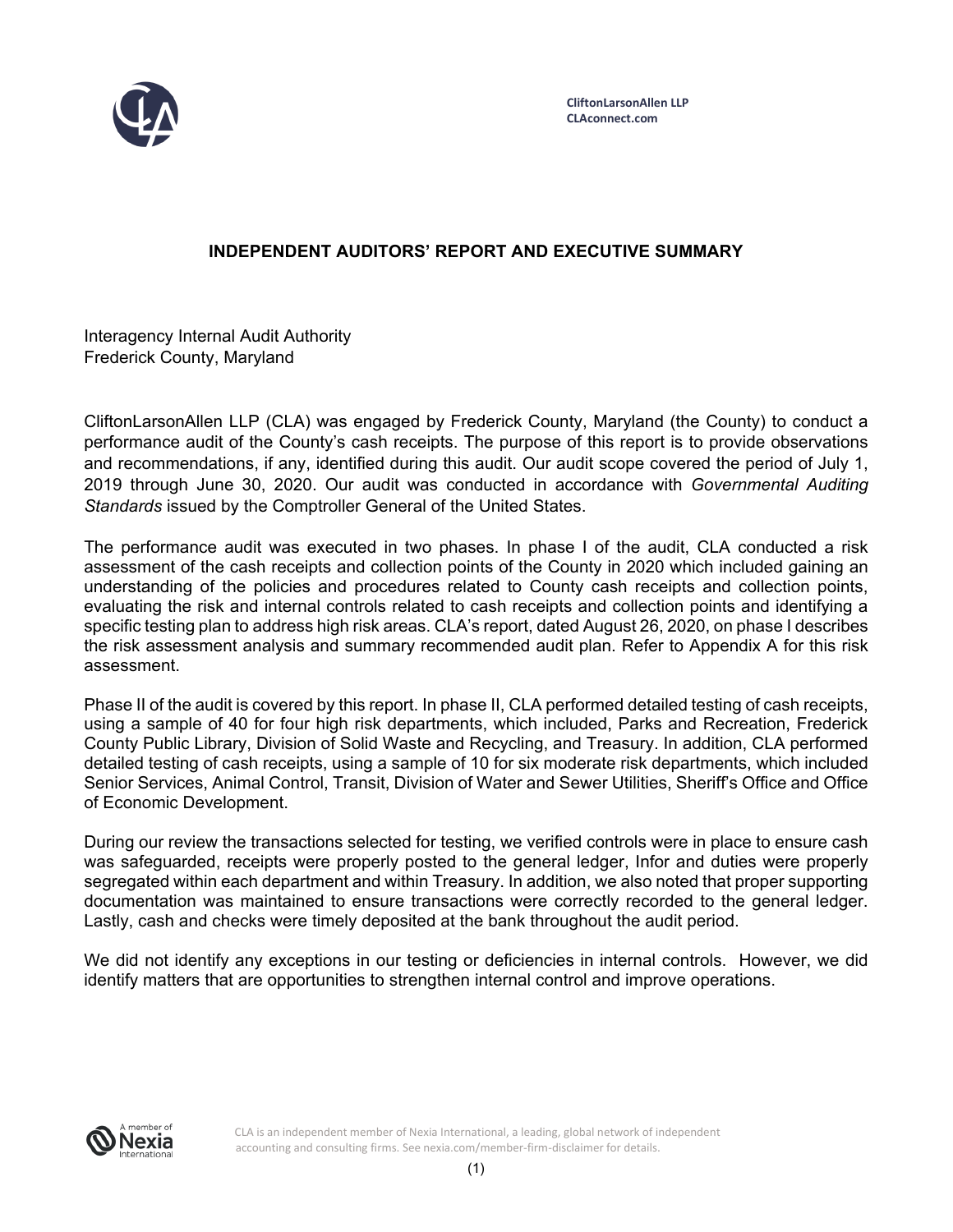A summary of observations are as follows:

| <b>Observation #</b> | <b>Area</b>                                                                 | <b>Observation</b>                                                                                                                                                                                         |
|----------------------|-----------------------------------------------------------------------------|------------------------------------------------------------------------------------------------------------------------------------------------------------------------------------------------------------|
| 1                    | <b>General Ledger System</b><br>Limitations                                 | The General Ledger system (Infor) does not allow a<br>user to easily trace a single transaction through to<br>subsystems due to batched entries and varying cash<br>receipt processes amongst Departments. |
| $\mathbf{2}$         | Policies & Procedures<br>Over Maintenance of<br>Supporting<br>Documentation | There was inconsistent treatment among departments<br>for maintaining and organizing supporting<br>documentation.                                                                                          |

The responses from the County's Finance Division and County's Treasury Department are included after each observation in the observations, recommendations, and management's responses section.

Clifton Larson Allen LLP

**CliftonLarsonAllen LLP** 

Baltimore, Maryland March 16, 2022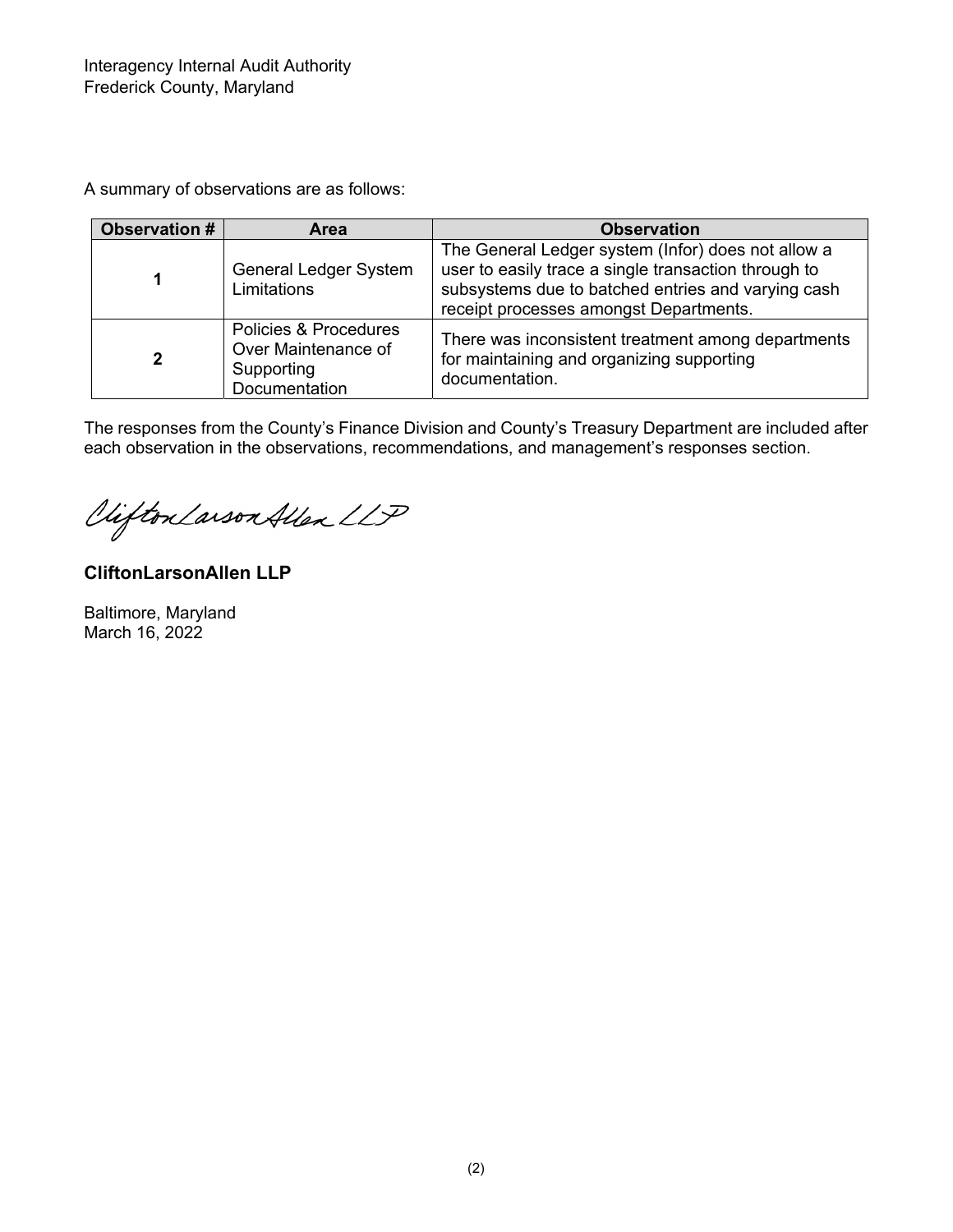# **BACKGROUND**

CliftonLarsonAllen LLP (CLA) was engaged by Frederick County, Maryland (the County) to conduct a risk assessment of the cash receipts and collection points of the County (phase I). Our report dated August 26, 2020 provided the results of this risk assessment and the recommended audit plan for testing phase of the audit. This report provides the results of the testing phase of the audit (phase II) and recommendations for improvement.

Refer to *Appendix A* for the Risk Assessment.

## High-Risk Divisions/Departments

- Parks and Recreation
- Frederick County Public Library
- Division of Solid Waste and Recycling
- Treasury

## Moderate-Risk Divisions/Departments

- Senior Services
- Transit
- Animal Control
- Division of Water and Sewer Utilities
- Sheriff's Office
- Office of Economic Development

The fiscal year 2020 budget for the County includes approximately \$800 million in revenue, which consists of the general fund, special revenue funds, and enterprise funds. About 76% of this budget includes taxes collected centrally by the County's Treasury Department. Another large portion, approximately 16% of total revenue, is related to fees and charges mainly associated with the user charges for solid waste, water, and the comprehensive care facilities (e.g., The Citizens Care and Rehabilitation Center and Montevue Assisted Living Facility). The Division of Solid Waste and Recycling, Division of Water and Sewer Utilities, and comprehensive care facilities collected those fees. The Treasury Department and various other departments around the County collected the remaining 8% of revenue per the FY 2020 budget.

The breakdown of the FY 2020 budget is as follows:

| Taxes                     | \$606,971,450 | 75.8% |
|---------------------------|---------------|-------|
| Licenses and fees         | 5,594,300     | 0.7%  |
| Federal and state funding | 33,037,106    | 4.1%  |
| Fees and charges          | 127,219,540   | 15.9% |
| Fines and forfeitures     | 65,500        | 0.0%  |
| Investment earnings       | 6,030,099     | 0.8%  |
| Miscellaneous             | 21,734,164    | 2.7%  |
| Total                     | 800,652,159   |       |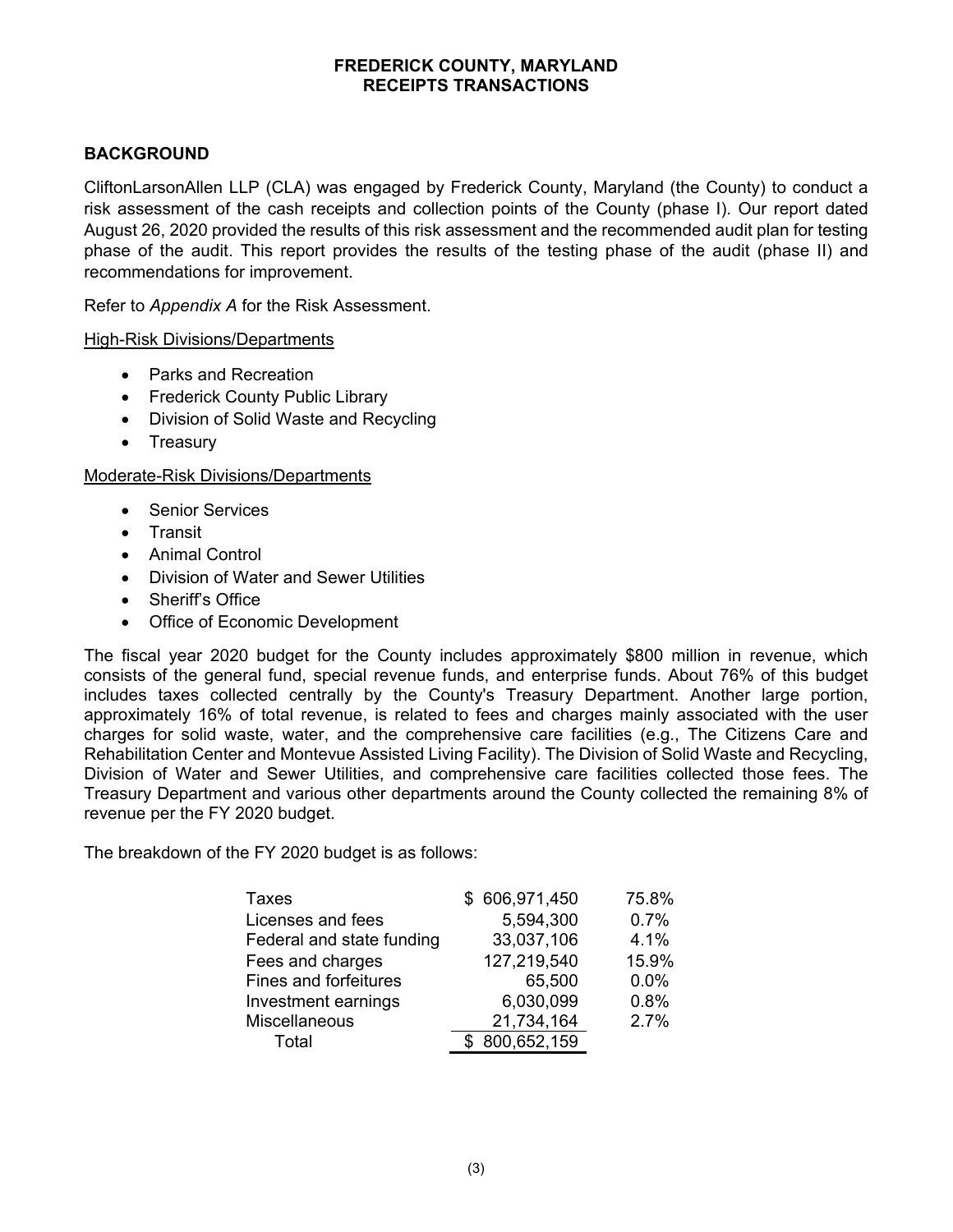The Frederick County Public Library was included in this report's scope, even though they are a component unit (e.g.; not part of the primary government), since they do not receive a separate external financial audit, and there have been no recent performance or other audits conducted over the library.

The scope of this report did not include the Citizens Care and Rehabilitation Center and Montevue Assisted Living Facility as a third party manages the billing and collections processes, and they had an audit recently. Additionally, the Bell Court was not included in this report's scope since a separate audit is performed annually following the U.S. Department of Housing and Urban Development (HUD) guidelines.

| County budget                       | \$ 800,652,159 |
|-------------------------------------|----------------|
| Less: Comprehensive care facilities | (28,025,271)   |
| Less: Bell Court                    | (129, 690)     |
| Plus: Public library*               | 5,145,604      |
| Total revenue within scope of audit | \$777,642,802  |

\*excludes transfers from county government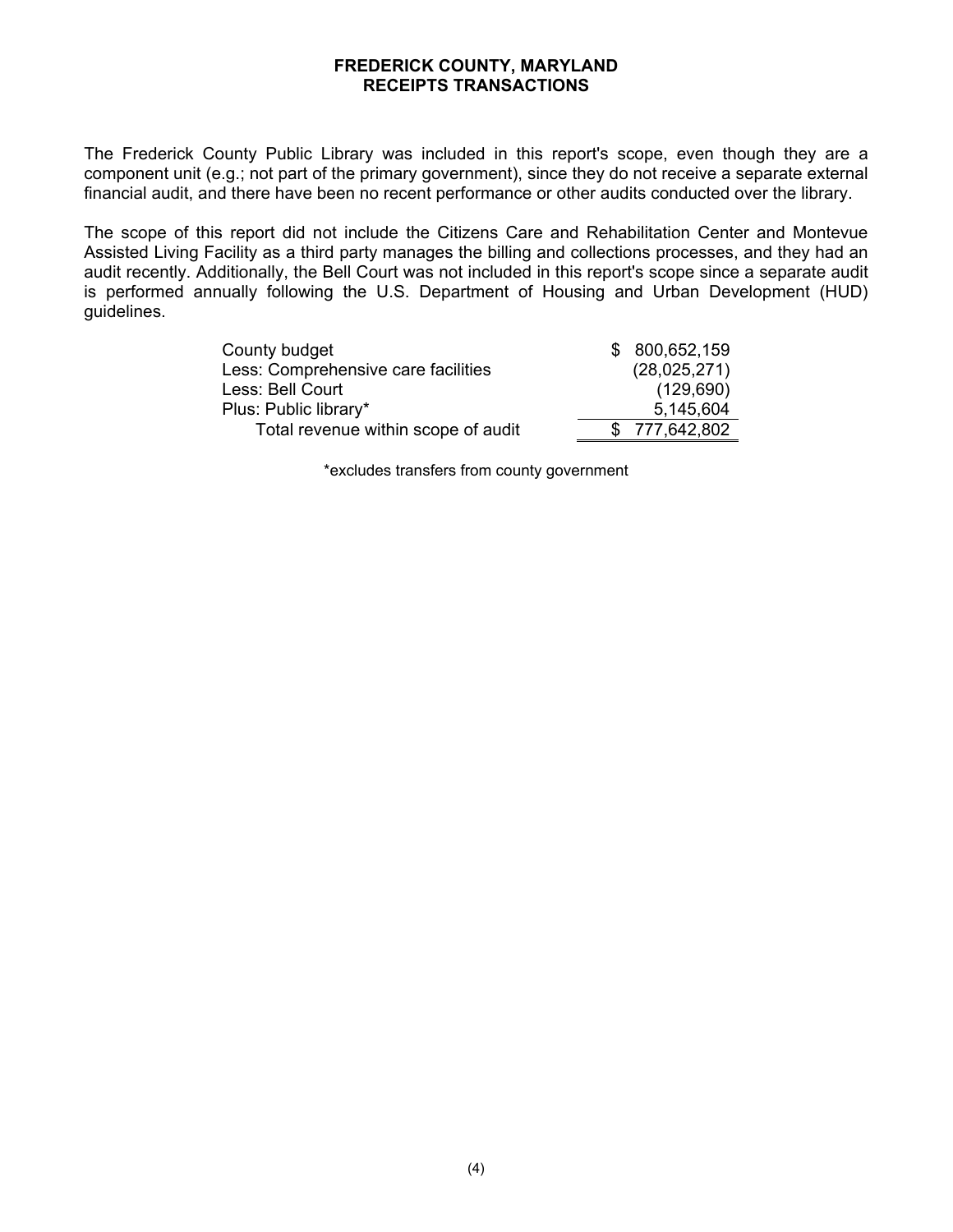## **OBJECTIVES, SCOPE AND METHODOLOGY**

We conducted this performance audit in accordance with Generally Accepted Government Auditing Standards (GAGAS) established by the U.S. Government Accountability Office (GAO). Those standards require that we plan and perform the audit to obtain sufficient, appropriate evidence to provide a reasonable basis for our observations and conclusions based on our audit objectives. We believe that the evidence obtained provides a reasonable basis for our observations and conclusions based on the audit objectives. Because of the inherent limitations, a performance audit made for the limited purposes of our review would not necessarily disclose all weaknesses related to the County's compliance.

The objectives of the audit are as follows:

- 1. Gain an understanding of the policies and procedures related to County cash receipts and collection points.
- 2. Evaluate risk and internal controls related to cash receipts and collection points.
- 3. Identify specific testing plan objectives to address the high-risk areas.
- 4. Perform detail testing of transactions for the high-risk and moderate-risk departments within the County for the audit period July 1, 2019 through June 30, 2020.

Objectives one through three were performed during the risk assessment phase (phase I), and CLA issued our report on the results of those objectives, along with our risk assessment, on August 26, 2020. This report details our results and observations associated with objective four, which is the testing phase (phase II).

As part of the testing phase of the audit, we:

- Obtained a complete population of cash receipts from the General Ledger system (Infor).
- Tested a sample of 40 cash receipt transactions for each high-risk departments identified in phase I. These departments included Parks and Recreation, Frederick County Public Library, Division of Solid Waste and Recycling, and Treasury.
- Tested a sample of 10 cash receipt transactions for each moderate-risk departments identified in phase I. These departments included Senior Services, Animal Control, Transit, Division of Water and Sewer Utilities, Sherriff's Office, and Office of Economic Development.

Specifically, for all cash receipt transaction testing, we ensured that:

- There were adequate segregation of duties present in the review & approval process,
- Transactions were appropriately supported and recorded in the general ledger,
- Transactions were appropriately coded to the general ledger accounts, and
- Cash and check deposits were made timely.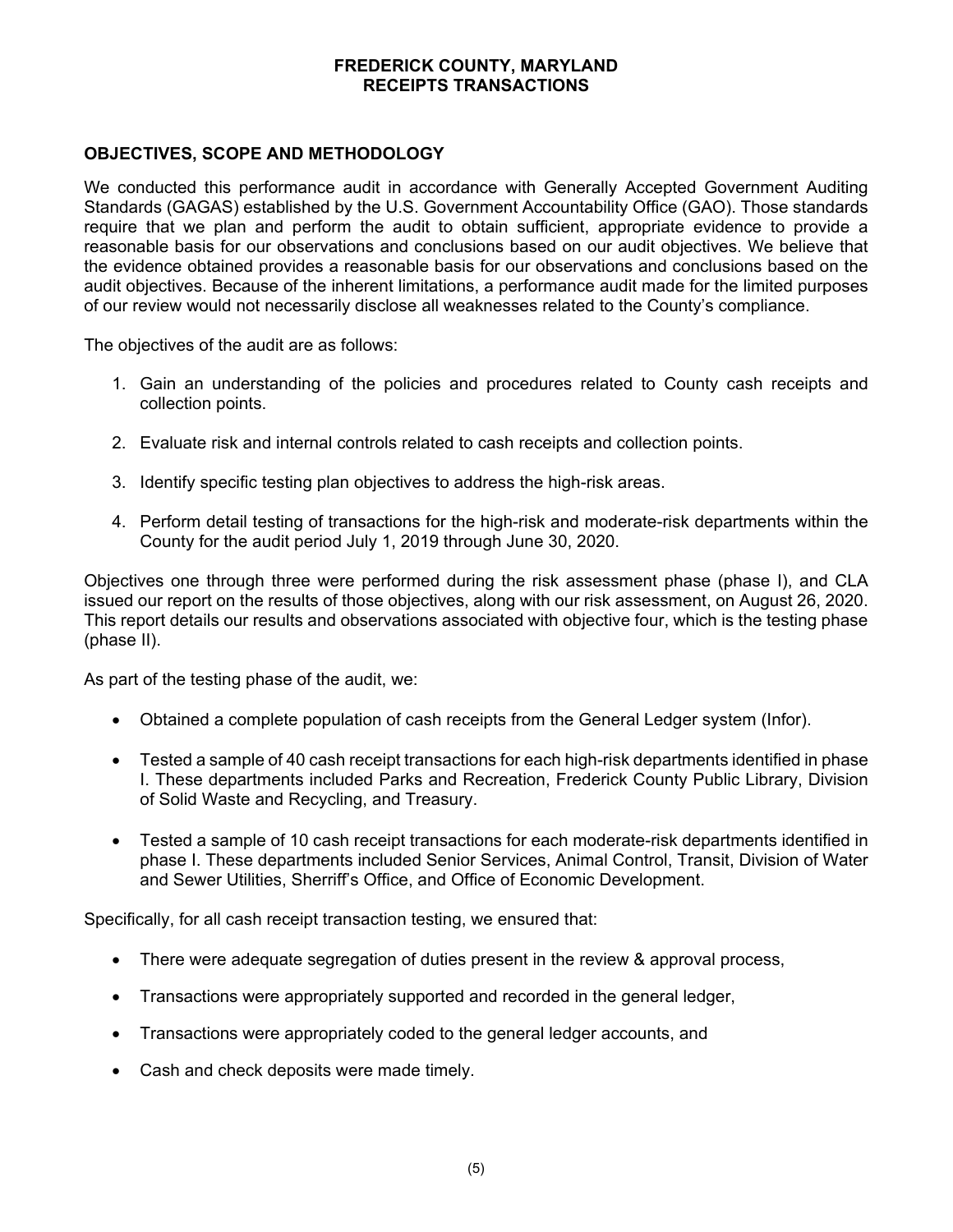### **OBSERVATIONS, RECOMMENDATIONS AND MANAGEMENT'S RESPONSES**

We identified several areas where current policies and procedures and internal controls could be improved. These items are discussed below and include our observations and recommendations, together with management's responses to our observations.

### **A. General Ledger System Limitations**

### Observation #1:

The County utilizes subsystems as the source of record for cash receipt transactions due to limitations within the general ledger system, Infor. The majority of cash receipt transactions are recorded in Munis, such as taxes and water and sewer payments, which is interfaced daily with Infor and as a result, is recorded at a batch level in Infor. However, certain departments utilize subsystems which are not capable of interfacing with Infor. For example, the Parks and Recreation department uses ActiveNet, a registration and payment system for the department's activities and Senior Services utilizes spreadsheets. Therefore, cash receipts are recorded in Infor via journal entry and daily bank reconciliations are performed to ensure all activity is properly captured. Lack of subsystem interface with Infor creates a more manual process for the Accounting department. Additionally, in certain instances, supporting documentation was decentralized and maintained at the department level based on level of detail warehoused in subsystems.

We recognize that having a general ledger system that maintains high level financial records that does not provide detailed transactional information is not ideal; however, the County has implemented internal controls and processes to ensure cash receipts are property recorded in the general ledger system. We are also aware that any changes to the current situation would most likely be at a significant cost to the County.

### Management's Response:

Management is aware of the integration limitations that currently exist between Infor (where the general ledger exists) and the various subsystems utilized across County agencies to process cash receipt transactions. During the implementation of Infor, various modules were tested but determined they were either less efficient than our current process or the modules were not sufficient for an agency's needs or non-existent altogether in Infor. Should a new subsystem be required by a County agency, the County will evaluate options that interfere with Infor so that it will have an opportunity to reconcile to the general ledger in a more streamlined manner.

### **B. Policies & Procedures Over Maintenance of Supporting Documentation**

### Observation #2:

During our test of cash receipts, we noted that there was inconsistent treatment among departments for maintaining and organizing supporting documentation. Support was either scanned into the County's electronic systems, sent to Treasury/Cash Management for maintenance, or maintained as hard copies filed on-site at the Departments.

Each department has its own policies and procedures for collecting, tracking, submitting, and depositing cash receipts. This results in various forms of supporting documentation for each type of cash receipt.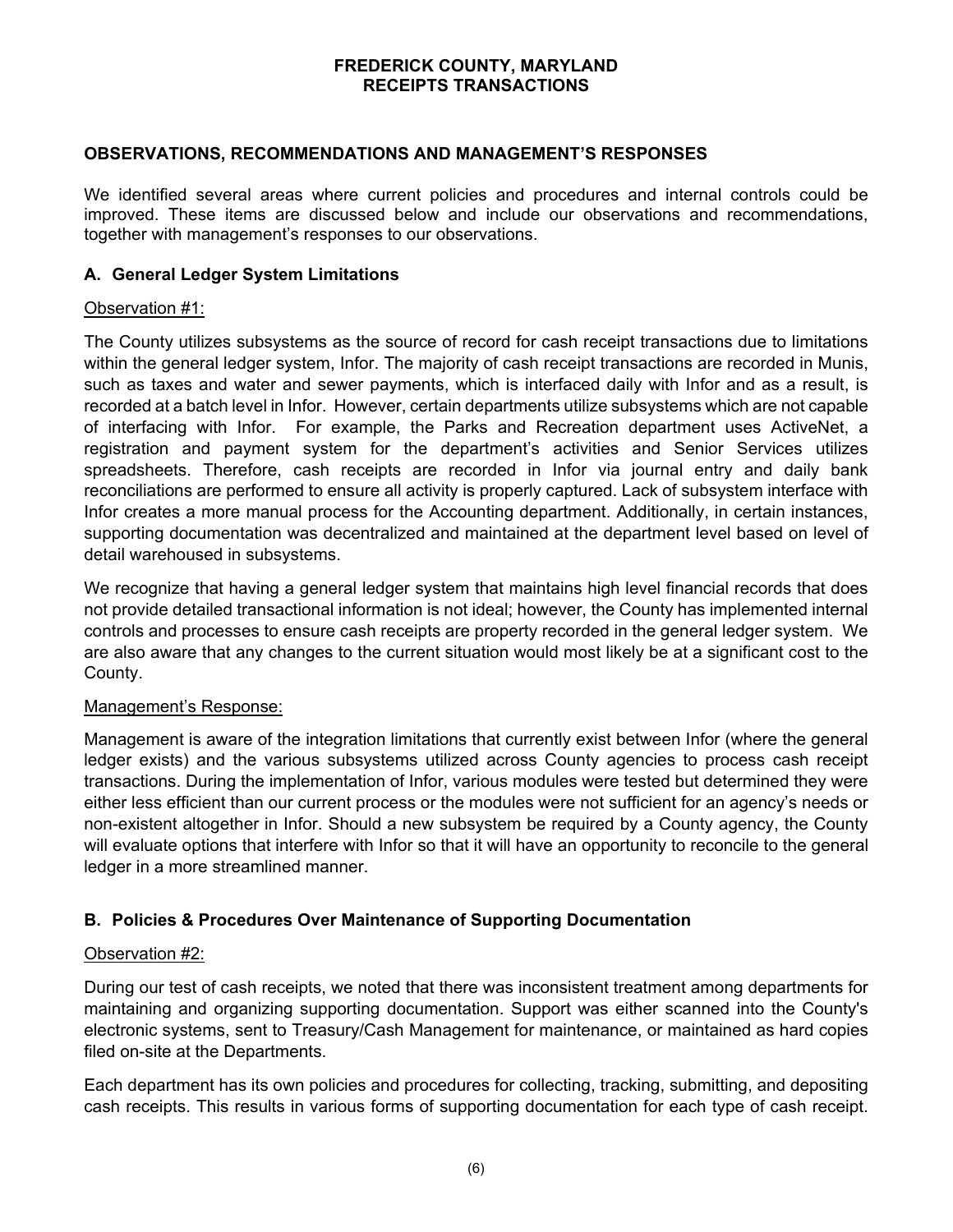Additionally, certain types of cash receipts (online payments, direct deposits, ACH's, etc.) bypass the departments entirely and flow directly to Treasury/Cash Management for maintenance of support.

### Recommendation:

We recommend management review its policies and procedures and make revisions as necessary to ensure standardization of all documentation needed for an audit trail of cash receipt transactions. Policies and procedures should designate individuals within the County departments that are responsible for maintaining certain portions of the audit trail. In addition, we recommend the County provide training to each department regarding these policies and procedures.

### Management's Response:

Management is aware of the audit trail limitations within Infor since it is not considered the database of record for many of the cash receipt transactions that are recorded county-wide (that function resides at the subsystem level in many instances). Management will review its policies and procedures and see if County standardization is possible when implementing the next version of Infor, tentatively scheduled to start late calendar year 2022. When implementing the new version, training will be provided to County agencies to ensure consistency throughout the County on cash receipt transaction supporting documentation and subsequent audit trail standardization.